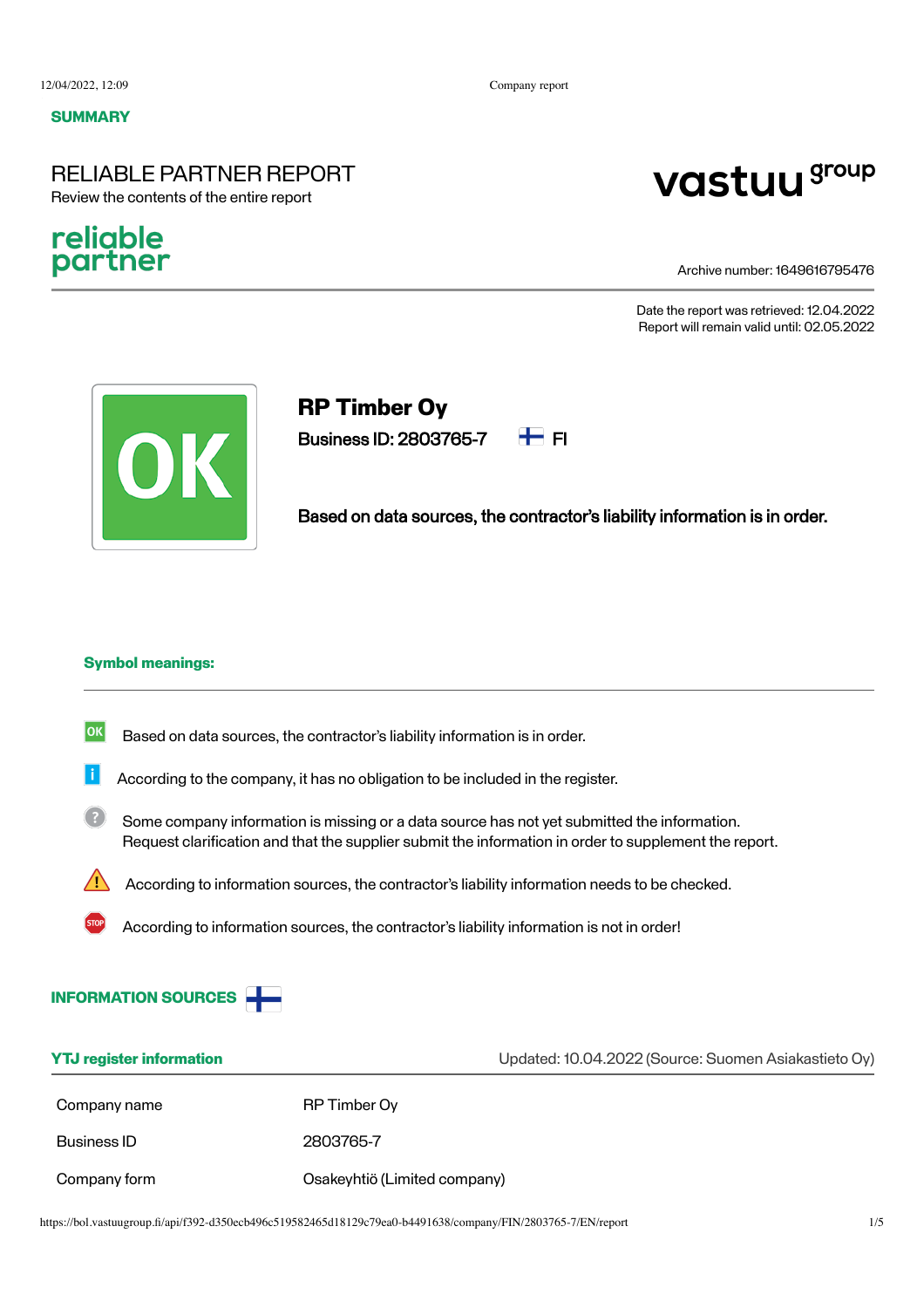| 12/04/2022, 12:09                    | Company report                                                                                                                                                 |                                        |
|--------------------------------------|----------------------------------------------------------------------------------------------------------------------------------------------------------------|----------------------------------------|
| Home municipality                    | Kotka                                                                                                                                                          |                                        |
| Main line of business                | Forwarding and freighting                                                                                                                                      |                                        |
| <b>Tax Administration</b>            | Registered                                                                                                                                                     | As of 02.02.2017                       |
| Value added tax-liability            | VAT-liable for business activity                                                                                                                               | As of 01.01.2017                       |
| Prepayment register                  | Registered                                                                                                                                                     | As of 02.01.2017                       |
| Trade register                       | Registered                                                                                                                                                     | As of 20.01.2017                       |
| Employer register                    | Registered                                                                                                                                                     | As of 01.03.2017                       |
| Prohibition to pursue a business     | No records on business prohibitions                                                                                                                            |                                        |
|                                      | Information submitted by the customer and/or received through information requests                                                                             | <b>Updated (Source)</b>                |
| Tax payment information              | Paid                                                                                                                                                           | 14.03.2022 (Tax administration)        |
| Employee pension insurance<br>(TyEL) | Paid                                                                                                                                                           | 22.03.2022 (Pension insurance company) |
| Applicable collective agreements     | <b>AHTAUSALAN</b><br><b>TOIMIHENKILÖIDEN</b><br><b>TYÖEHTOSOPIMUS</b>                                                                                          |                                        |
| Accident insurance                   | The company has a valid insurance<br>policy against accidents:                                                                                                 |                                        |
|                                      | IF Vahinkovakuutusyhtiö Oy (A<br>statutory worker's compensation<br>insurance for employees in<br>accordance with the Workers'<br>Compensation Act (459/2015)) |                                        |
| Occupational healthcare              | Statutory occupational healthcare<br>has been organised.                                                                                                       |                                        |
|                                      | Mehiläinen Oy                                                                                                                                                  |                                        |

# **General liability insurance information**

| Validity period        | 01.01.2022 - 31.12.2022                                                                      |
|------------------------|----------------------------------------------------------------------------------------------|
| Sum                    | 500000€ (EUR)                                                                                |
| Geographic coverage    | Koko maailma paitsi Yhdysvallat, Kanada tai näiden maiden lakien mukaiset<br>oikeudenkäynnit |
| Scope of the insurance | Varastointi; Laivanvälittäjä; huolinta ja rahtaus                                            |
|                        |                                                                                              |

Validity period 01.01.2022 - 31.12.2022

https://bol.vastuugroup.fi/api/f392-d350ecb496c519582465d18129c79ea0-b4491638/company/FIN/2803765-7/EN/report 2/5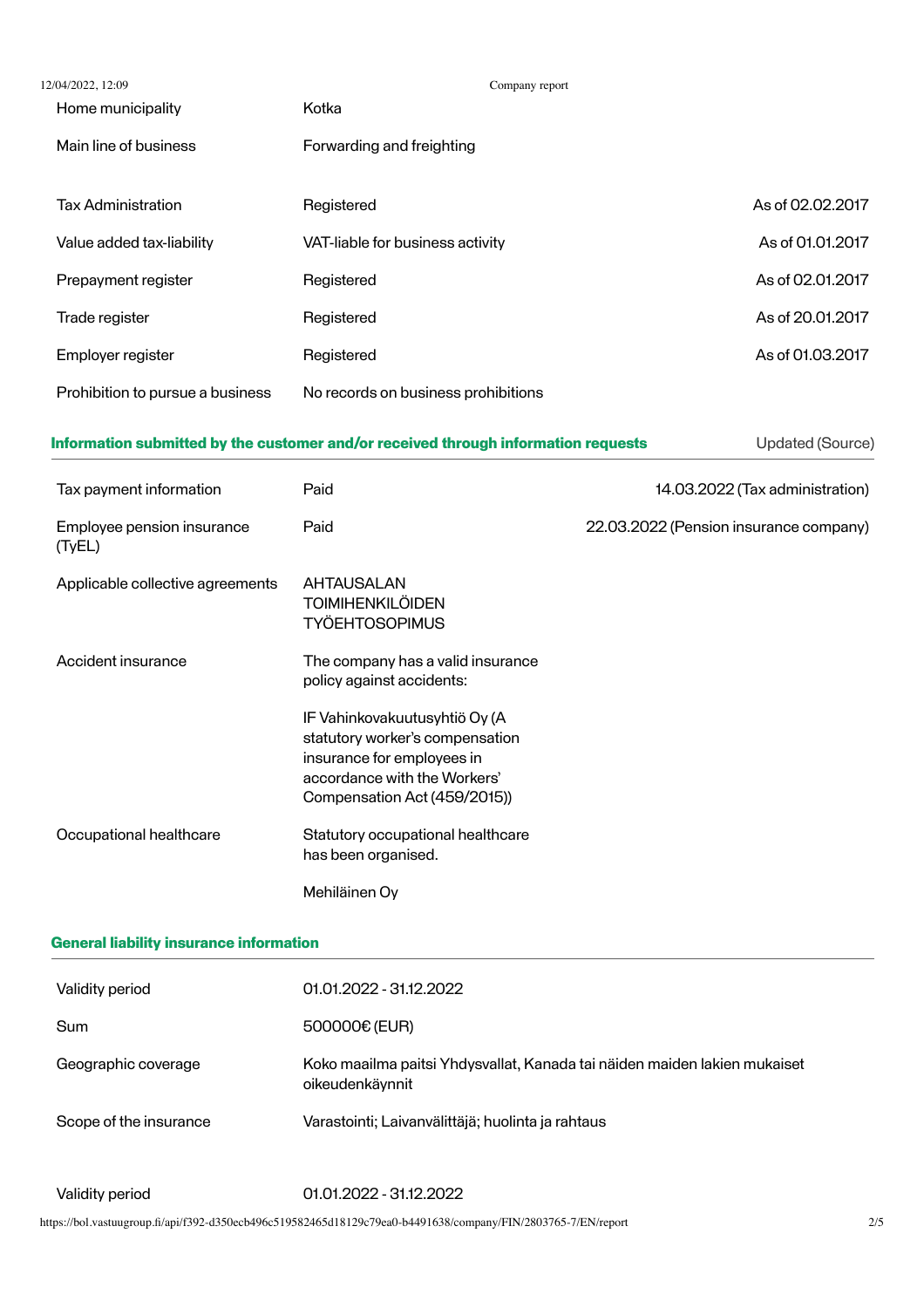12/04/2022, 12:09 Company report

Sum 1000000€ (EUR) Geographic coverage Koko maailma paitsi Yhdysvallat, Kanada tai näiden maiden lakien mukaiset oikeudenkäynnit Scope of the insurance Kulietusvastuu

## **Trade register extract**

Verified: 05.04.2022 (Source: PRH)

If the creation date and the inspection date of the trade register extract are not the same, we have verified from Suomen Asiakastieto Oy on the said inspection date that the data contained in the trade register extract has not changed after the creation date.

Patentti- ja rekisterihallitus Kaupparekisteri 00091 PRH puh. 029 509 5000 kirjaamo@prh.fi Y-tunnus: 2803765-7 Luontiajankohta: 01.11.2021 13:38:05

REKISTERIOTTEEN TIEDOT Toiminimi: RP Timber Oy Y-tunnus: 2803765-7 Yritys rekisteröity: 20.01.2017 16:12:36 Yritysmuoto: Osakeyhtiö Kotipaikka: Kotka Otteen sisältö: 01.11.2021 13:38:04 rekisterissä olleet tiedot.

\_\_\_\_\_\_\_\_\_\_\_\_\_\_\_\_\_\_\_\_\_\_\_\_\_\_\_\_\_\_\_\_\_\_\_\_\_\_\_\_\_\_\_\_\_\_\_\_\_\_\_\_\_\_\_\_\_\_\_\_\_\_\_\_\_\_\_\_\_\_\_\_\_\_\_\_\_\_\_\_

\_\_\_\_\_\_\_\_\_\_\_\_\_\_\_\_\_\_\_\_\_\_\_\_\_\_\_\_\_\_\_\_\_\_\_\_\_\_\_\_\_\_\_\_\_\_\_\_\_\_\_\_\_\_\_\_\_\_\_\_\_\_\_\_\_\_\_\_\_\_\_\_\_\_\_\_\_\_\_\_

\_\_\_\_\_\_\_\_\_\_\_\_\_\_\_\_\_\_\_\_\_\_\_\_\_\_\_\_\_\_\_\_\_\_\_\_\_\_\_\_\_\_\_\_\_\_\_\_\_\_\_\_\_\_\_\_\_\_\_\_\_\_\_\_\_\_\_\_\_\_\_\_\_\_\_\_\_\_\_\_

Yhteystiedot: Postiosoite: Satamantie 4/18 49460 Hamina Käyntiosoite: Gerhardinväylä 6 49460 Hamina

Rekisterimerkinnät:

TOIMINIMI (Rekisteröity 20.01.2017 16:12:36) RP Timber Oy

TOIMIALA (Rekisteröity 20.01.2017 16:12:36) Yhtiön toimialana on tuottaa logistiikkapalveluja metsäteollisuustuotteille. Yhtiön toimialaan kuuluvat myös varastointi, välittäminen, fyysinen jakelu, rautatie-, tie ja merirahtipalvelut, terminaalitoiminta, rahtaus ja edustus. Yhtiö voi omistaa, ostaa, myydä, hallita ja vuokrata huoneistoja, kiinteistöjä, arvopapereita, osakkeita, osuuksia ja oikeuksia sekä kotimaassa että ulkomailla.

KOTIPAIKKA (Rekisteröity 20.01.2017 16:12:36) Kotka

TILIKAUSI (Rekisteröity 20.01.2017 16:12:36) 01.01. - 31.12.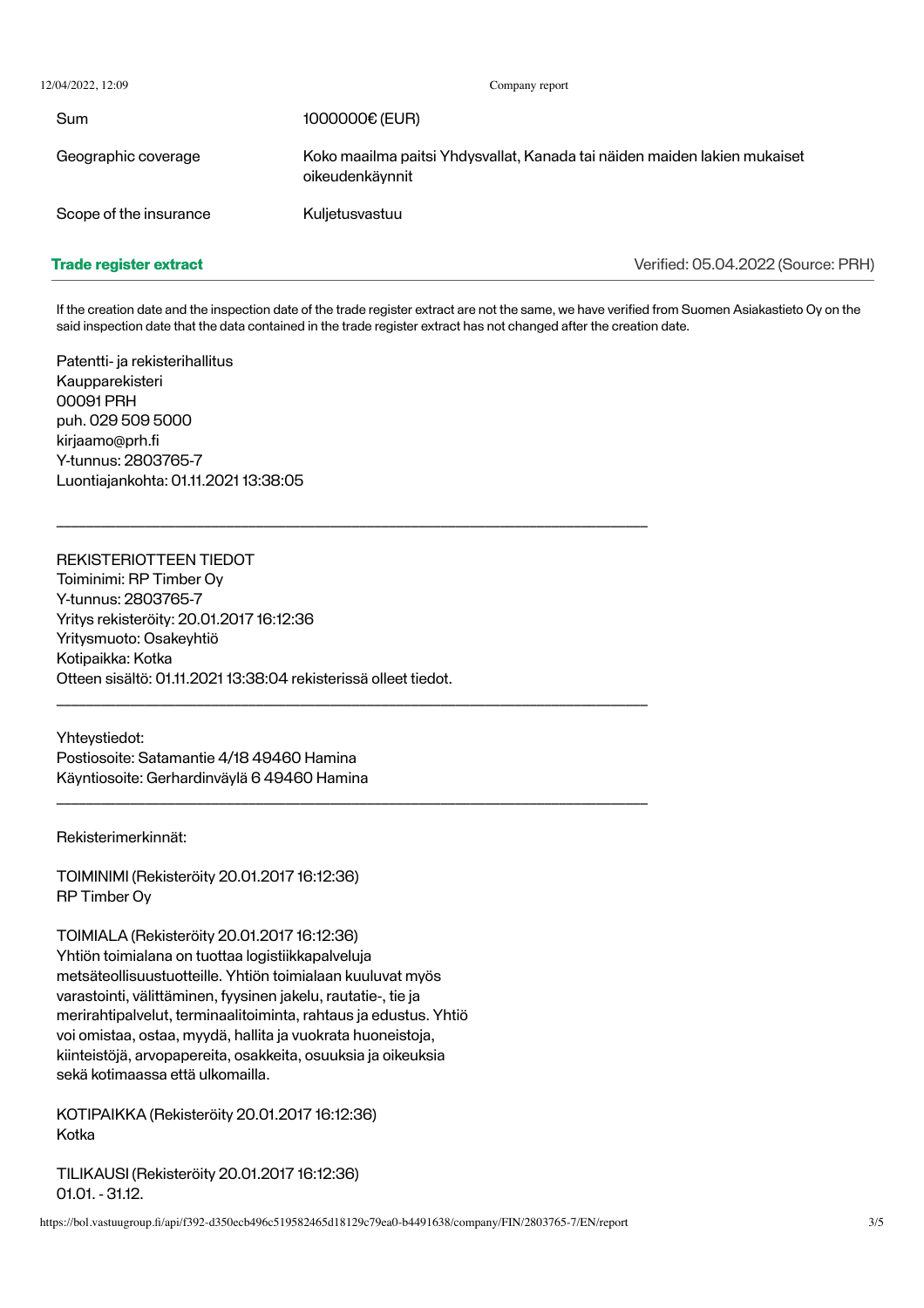PERUSTAMISTIEDOT (Rekisteröity 20.01.2017 16:12:36) Perustamissopimus on allekirjoitettu 29.12.2016.

OSAKEPÄÄOMA (Rekisteröity 20.01.2017 16:12:36) 4 000,00 EUR

OSAKKEIDEN LUKUMÄÄRÄ (Rekisteröity 20.01.2017 16:12:36) Y-tunnus: 2803765-7 200 kpl

HALLITUS (Rekisteröity 20.01.2017 16:12:36) Jäsenet: 26.04.1964 Lempiäinen Timo Petri Sakari Varajäsenet: 10.11.1964 Paasonen Pekka Kustaa

TOIMITUSJOHTAJA (Rekisteröity 20.01.2017 16:12:36) Toimitusjohtaja: 26.04.1964 Lempiäinen Timo Petri Sakari

TILINTARKASTAJAT (Rekisteröity 20.01.2017 16:12:36) Tilintarkastaja: KPMG Oy Ab, Y-tunnus 1805485-9, Kaupparekisteri Päävastuullinen tilintarkastaja: 05.02.1963 Sutinen Teija Anneli

LAKIMÄÄRÄINEN EDUSTAMINEN (Rekisteröity 20.01.2017 16:12:36) Lain nojalla yhtiötä edustaa hallitus.

EDUSTAMINEN (Rekisteröity 20.01.2017 16:12:36) Hallituksen puheenjohtaja ja toimitusjohtaja kumpikin yksin ja hallituksen jäsenet kaksi yhdessä

PROKURISTIT (Rekisteröity 20.01.2017 16:12:36) 29.12.1962 Rautio-Vironen Pia Maarit Prokuristit edustavat yhtiötä kukin yksin.

TILINPÄÄTÖSASIAKIRJAT (Rekisteröity 15.05.2021 03:03:09) Tilinpäätös ajalta 01.01.2020 - 31.12.2020.

### VOIMASSAOLEVAT HENKILÖTIEDOT

26.04.1964 Lempiäinen Timo Petri Sakari, Suomen kansalainen, Helsinki 10.11.1964 Paasonen Pekka Kustaa, Suomen kansalainen, Helsinki 29.12.1962 Rautio-Vironen Pia Maarit, Suomen kansalainen, Kouvola 05.02.1963 Sutinen Teija Anneli, Suomen kansalainen, Kouvola

LISÄTIETOJA Yritys tai yhteisö on tehnyt lakisääteisen edunsaajailmoituksen kaupparekisteriin 13.07.2020

\_\_\_\_\_\_\_\_\_\_\_\_\_\_\_\_\_\_\_\_\_\_\_\_\_\_\_\_\_\_\_\_\_\_\_\_\_\_\_\_\_\_\_\_\_\_\_\_\_\_\_\_\_\_\_\_\_\_\_\_\_\_\_\_\_\_\_\_\_\_\_\_\_\_\_\_\_\_\_\_

**TOIMINIMIHISTORIA** RP Timber Oy 20.01.2017 16:12:36 - Tietolähde: Patentti- ja rekisterihallitus